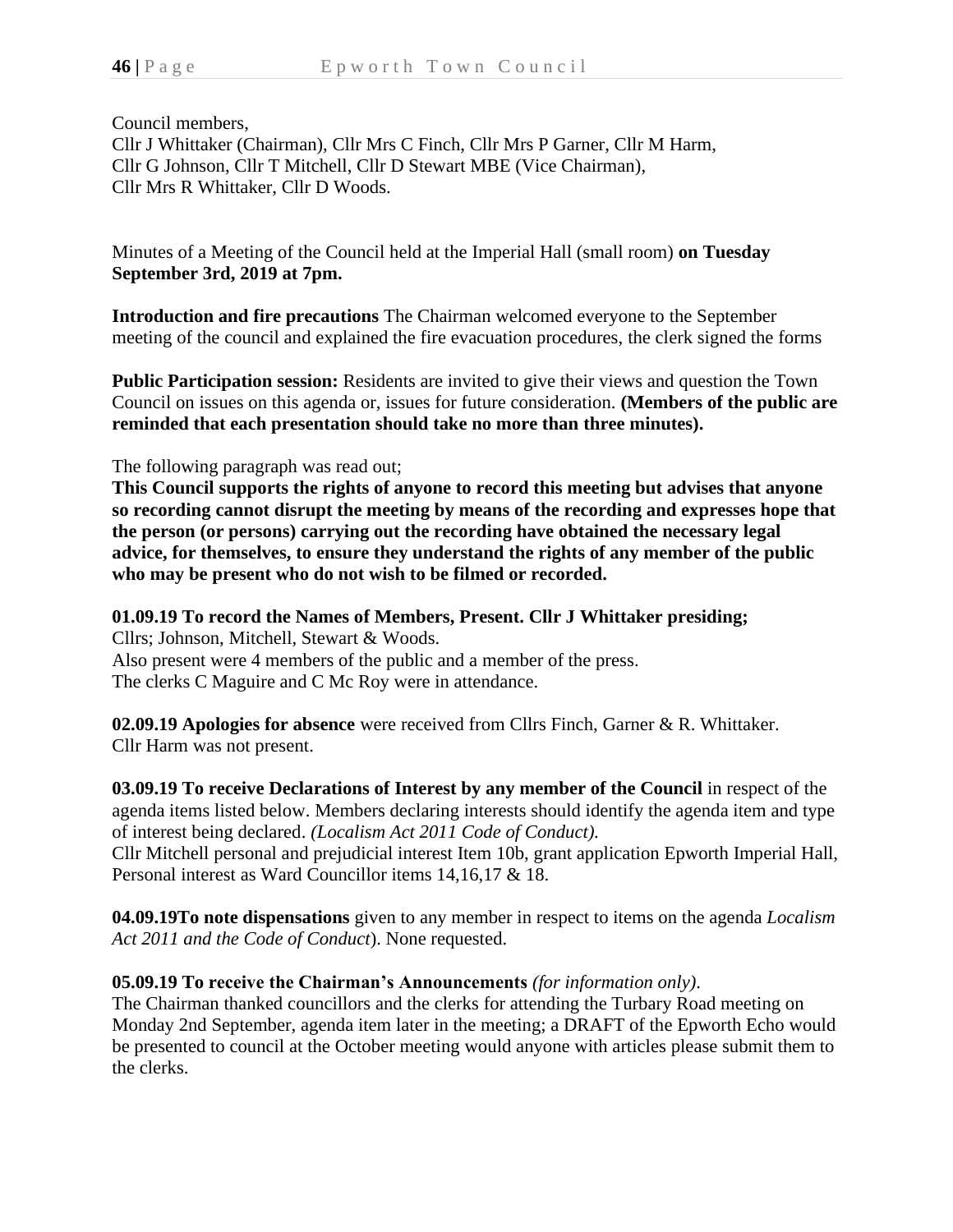# **06.09.19 To receive reports from Ward councillors** (*for information only*).

Cllr Mitchell reported that there would be significant road resurfacing in the Lockwood Bank and Eastfield Road area, residents have been informed; parking bays are due to be re-marked and several issues from the Conservation Walk have been identified.

### **07.09.19 To receive the Clerk's Report** *(for information only).*

**Kings Head Croft CCTV & Lighting**; NLC lighting has been fitted however having spoken to "videcom" and NLC the clerk understands that an additional power supply is required to the CCTV mast before the camera equipment can be installed. NLC will be fitting the additional power supply asap after which "videcom" can fit the CCTV. Further confirmed that CCTV mast would be painted black to match lighting columns.

**Picnic benches** -Once the CCTV is up and running the council can re-consider the location and re-fitting of the 2 picnic benches currently in storage.

**HSBC Business Debit Card application**; card now received; clerk will list items before expenditure for approval by members of the finance committee

**Chapel of Rest – change of use**; forms obtained from North Lincolnshire Council, completed, floorplan drawing obtained, forms scanned and returned to NLC August 1st, 2019. Nominal approval by NLC planning, full application to be submitted; forms have also been sent for building regs approval, a cost will be incurred depending on the level of work required – this to be determined by building regs.

**Watering**; due to poor condition of many of the baskets watering will cease a week early, Mrs Hodson is due a weeks' holiday which she will take as the last week of her contract. She does not wish to take up the contract again next year. Removal of the hanging baskets has been arranged.

**Holidays**: please note that the clerk will be in the office Wednesday September 4<sup>th</sup> and away until Wednesday September 18<sup>th</sup> then working the Wednesday Thursday and Friday.

**Cemetery Memorial Inspection**: the assistant clerk is sending out batches of letters week by week; notices are being placed on all memorials with the clerk's hand checking each one to ensure a letter is appropriate. In general residents have responded well and are accepting that work is required and must be paid for; the exception is one of the funeral directors who feels that the inspection has been too stringent and highlighted issues un-necessarily. Families referring to this company should be referred to a third-party mason for the repairs. All information on NAMM qualified masons has been included with the letters together with a note of the work required.

**Cemetery Lodge roof repairs**: the contractors have offered a price of £370.00 to replace missing and damaged slates, repoint gullies and remove, clean and replace the guttering that appears blocked. This work will be carried out later in the month approved by the clerk in consultation with the Chairman. **Financial Regulations**: NALC/ERNLLCA have issued an updated version which the clerks will cross reference with the current policy to amend and update before presenting to Finance Committee and Full Council for adoption.

**Good Councillors Guide**: purchase order sent for 12 copies September 3rd

**Speed monitoring West End Epworth** – email sent requesting up to date monitoring (acknowledged) **Tree report re Church Walk** – copy of report sent to residents at 6 Church Walk & Limes Cottage – clerk still to complete and send off tree works applications to NLC

**Zurich Insurance**; copy of recent buildings valuation sent 3.9.19 amended figure added to asset list **Annual Return**: council is still waiting for the return of the audit paperwork

**Office equipment: computer upgrade** – new email work can be completed now that Town Council business card has been received.

**Epworth & District Agricultural Society Ltd**: grant cheque signed and handed over to Society Chairman at the Epworth Show by the Vice Chairman.

**Letter of thanks** sent to D Cooper for weeding at Kings Head Croft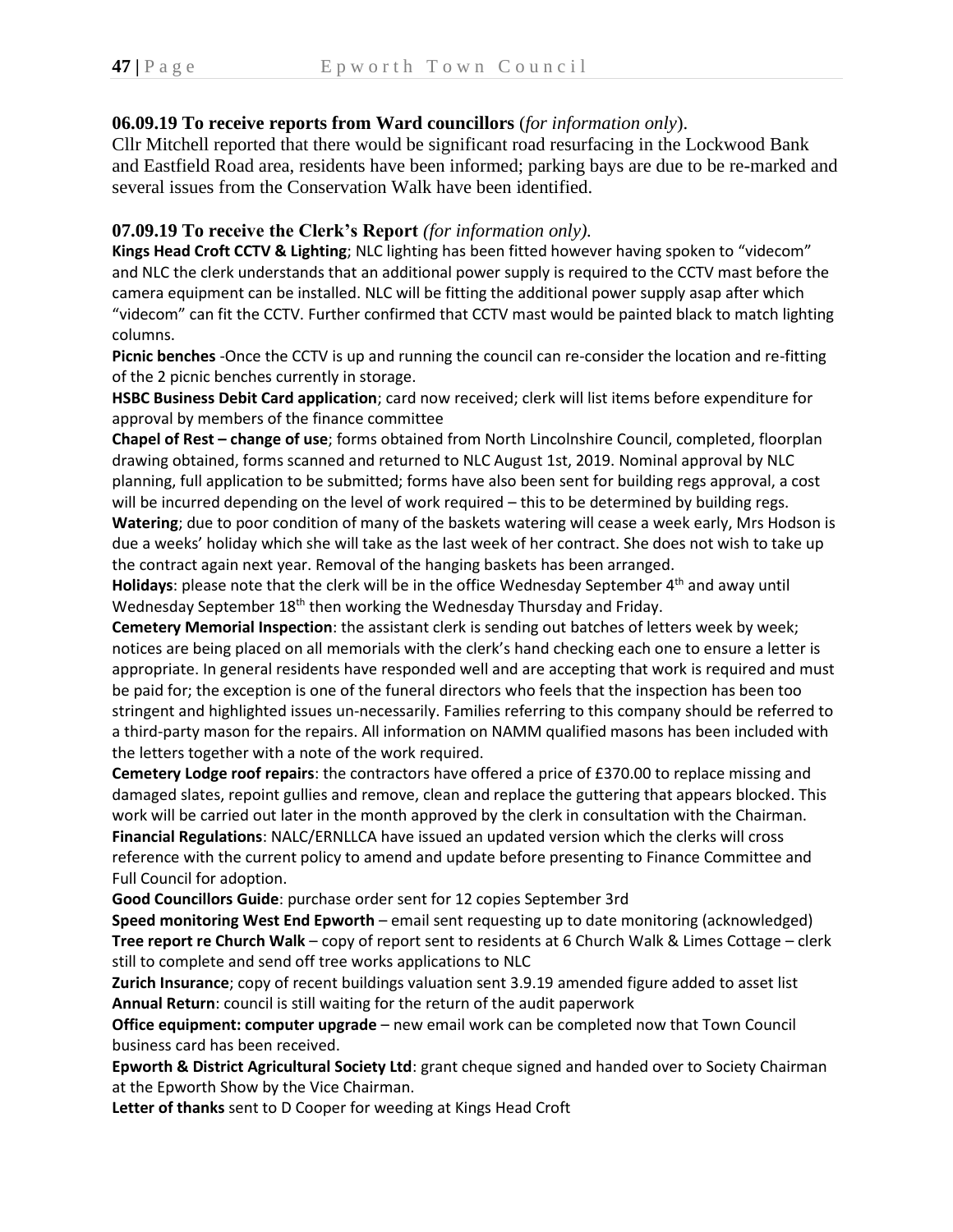Proposed by Cllr Stewart seconded by Cllr Woods **RESOLVED** clerks report noted.

**08.09.19To resolve Draft Minutes** of a Meeting of the Council held on Tuesday August 1st, 2019 copies of which have been previously circulated, for approval and signature. Proposed by Cllr Stewart seconded by Cllr Mitchell **RESOLVED** an accurate record and signed by the Chairman.

**09.09.19 To dispose of any business,** if any, remaining from the last meetings. No issues were raised.

**10.09.19 Finance Committee:** to receive DRAFT minutes of a committee meeting held on Wednesday August 28th at 7pm for approval and signature. Proposed by Cllr Johnson seconded by Cllr Stewart **RESOLVED** a true record and signed by the Chairman.

**(a) Internal control:** to receive copy July bank statements, the July Receipts & Payments account sheet and the July budget sheet for approval and signature of the Chairman. Proposed by Cllr Stewart seconded by Cllr Mitchell **RESOLVED** an accurate record and signed by the Chairman.

### **(b)** G**rant requests:**

**Epworth Imperial Hall:** *Local Government Act 1972 sec 133 Community Buildings:* Grant request £3975.00 (three thousand nine hundred and seventy-five pounds) Proposed seconded and **RESOLVED** to suspend the meeting to allow a committee representative to speak on behalf of the trustees; the Imperial Hall has a history going back 100 years, transferred in 1984 for a £1.00 fee from the then Parish Council. The income covers the running costs of the hall but not maintenance. Grant request to upgrade the kitchen, trustees will strip out the old kitchen and request £3975.00 as half of the cost of the replacement units.

The Council meeting resumed.

*Having declared a prejudicial interest Cllr Mitchell left the meeting for the brief discussions on the application*

As the meeting was then inquorate no decision was taken.

7.15 Committee representative left the meeting. *Cllr Mitchell returned to the meeting.*

**Epworth Colts**: Local Government Act (Misc. Provisions) 1976 section 19 recreational facilities – committee recommend £5000.00 (five thousand pounds)

**RESOLVED** to suspend the meeting to allow a representative to speak:

The Chairman of the Epworth Colts addressed the meeting; previous grant used to relocate site to South Axholme Academy; club growth has been expeditionary! And has outgrown the site now with 23 teams from under 6, to adult. Plan to relocate the adult teams to Carrrside 3 teams need full size pitches. Have taken 50-year lease from Epworth War Memorial Field Committee paying regular rent. £3000.00 already invested. Plans for better car park surfaces. 80 people attended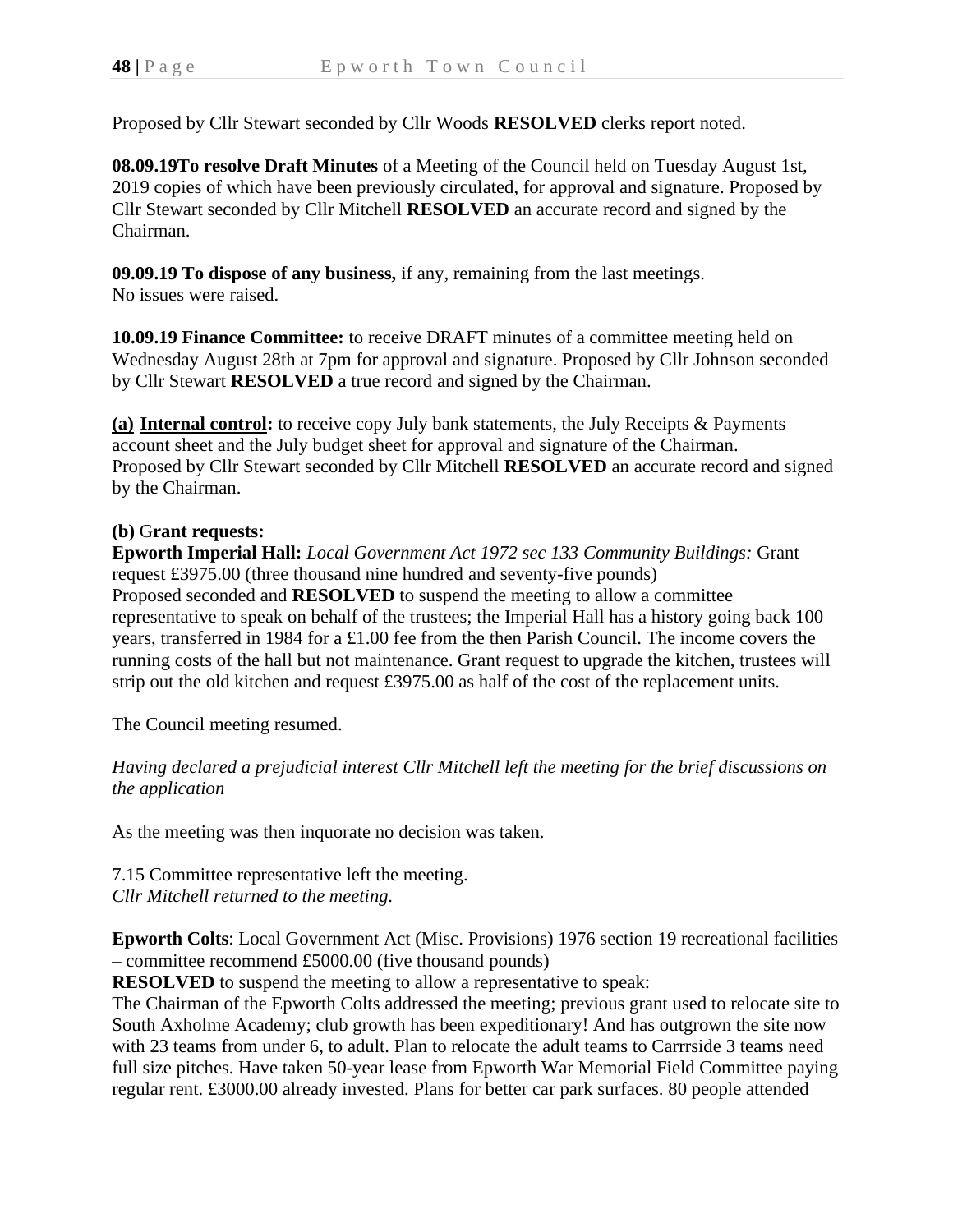match last weekend. Will add entrance gate and tidy entrance. Also, interim building works. Criteria to move up the league which requires provision for male and female referees and improved playing surfaces. Provisional costings £20,000 (twenty thousand pounds) asking for a 25% contribution from Epworth Town Council.

Councillors noted that it was a fantastic facility, with 350 members and 60 coaches' councillors were advised that the majority came from Epworth, when asked if other councils had been approached the reply was "not yet".

The council resumed the meeting

Comments: great project, financially sustainable, club contribution 75%, socially inclusive, sustain Thurlow Committee, excellent presentation.

Proposed by Cllr Stewart seconded by Cllr Johnson **RESOLVED** £5000.00 (five thousand pounds)

7.30pm Epworth Colts Chairman left the meeting.

**RESOLVED** to suspend the meting to allow British Legion representatives to speak; **Royal British Legion**: Local Government Act 1972 section 137 committee recommendation £1000.00 (one thousand pounds) Representatives presented a photograph of the trailer and Gazebo which both require maintenance but enable them to interact with the public. The vehicle is sponsored by local businesses. Money raised goes towards the National Poppy Appeal and not into local funds. Locally they can provide emergency funding for individuals/families of servicemen and their dependants in need. Grant application is for a new Standard. As a unit they represent the Isle of Axholme. An essential service to support veterans in the community.

The meeting resumed: Proposed by Cllr Mitchell seconded by Cllr Stewart **RESOLVED** to grant £1000.00 (one thousand pounds)

7.45pm the British Legion representative left the meeting.

**Epworth Christmas Lights**: Local Government Act 1972 section 144 Committee recommend £1968.00 (one thousand nine hundred and sixty-eight pounds) NOTE a committee member had previously addressed the Finance Committee Proposed by Cllr Stewart seconded by Cllr Mitchell **RESOLVED** to grant £1968.00 (one thousand nine hundred and sixty-eight pounds)

# **11.09.19 Internal Control: To receive information regarding payments on the Financial**

**Statements (***such as direct debits and credit payments*) approved by the Town Clerk since the last meeting of the Town Council, under powers granted by the Local Government Act 1972 s101 and in accordance with Council Policy.

|          | <b>Receipts</b>           |                          |  |         |
|----------|---------------------------|--------------------------|--|---------|
| 27.08.19 | R Wallace & Son Ltd       | Rights & burial CR85     |  | £275.00 |
| 27.08.19 | Dignity Funerals (Fields) | Re open A193 burial fee  |  | £100.00 |
| 27.08.19 | R Wallace & Son Ltd       | Re open 466 ashes burial |  | £75.00  |
|          |                           |                          |  |         |
|          |                           |                          |  |         |

**NOTE:** Banking dates are approximate and may vary from those listed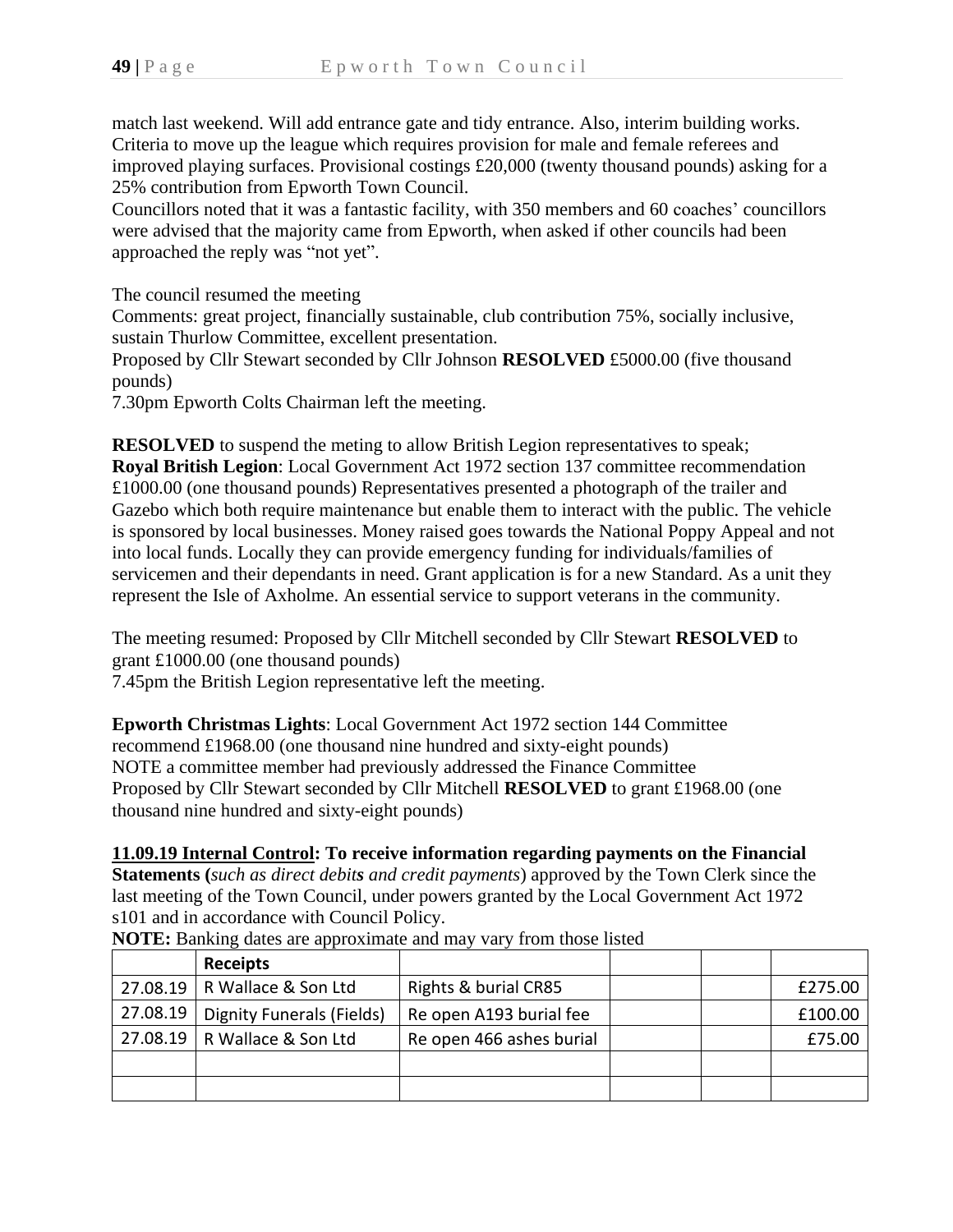|          | <b>Cheques paid</b>      |                                       | <b>Net</b> | Vat    | Total     |
|----------|--------------------------|---------------------------------------|------------|--------|-----------|
| 22.08.19 | 104329                   | Grant Epworth show                    |            |        | £1,000.00 |
|          |                          |                                       |            |        |           |
|          |                          |                                       |            |        |           |
|          |                          |                                       |            |        |           |
|          |                          |                                       |            |        |           |
|          |                          |                                       |            |        |           |
|          |                          |                                       |            |        |           |
|          | <b>Cancelled cheques</b> |                                       |            |        |           |
|          |                          |                                       |            |        |           |
|          |                          |                                       |            |        |           |
|          | <b>DD payments</b>       |                                       |            |        |           |
| 01.09.19 | North Lincolnshire       |                                       |            |        |           |
|          | Council                  | <b>Trade waste Cemetery</b>           |            |        | £21.60    |
| 01.09.19 | North Lincolnshire       |                                       |            |        |           |
|          | Council                  | Cemetery rates                        |            |        | £53.00    |
| 25.09.18 | O <sub>2</sub>           | Mobile phone charges                  | £18.58     | £3.72  | £22.30    |
| 02.09.18 | <b>BT</b><br>.           | telephone & internet<br>$- - - - - -$ | £91.82     | £18.36 | £110.18   |

Proposed by Cllr Stewart seconded by Cllr Mitchell **RESOLVED** financial information noted. Schedule signed by the Chairman

**12.09.19 Internal control: To resolve September cheques for payment** as presented on the following schedule *(Local Government Act 1972 as amended).*

|        |                       |                            | <b>Net</b> | <b>VAT</b> | Total   |
|--------|-----------------------|----------------------------|------------|------------|---------|
| 104330 |                       | Fitting replacement        |            |            |         |
|        | <b>Andrew Moss</b>    | swings                     | £150.00    |            | £150.00 |
| 104331 | <b>ERNLLCA</b>        | Councillor training 9.8.19 | £360.00    | £72.00     | £432.00 |
| 104332 | Epworth Imperial Hall | Room hire August 6th       | £22.50     |            | £22.50  |
| 104333 | C Maguire             | <b>Stamps</b>              | £16.80     |            | £16.80  |
|        |                       |                            |            |            |         |
|        |                       |                            |            |            |         |
|        |                       | <b>Total cheques for</b>   |            |            |         |
|        |                       | payment                    |            |            | £621.30 |

Proposed by Cllr Stewart seconded by Cllr Mitchell **RESOLVED** cheques for payment approved as presented on the schedule. Schedule signed by the Chairman.

**13.09.19 Environment Committee**: to resolve DRAFT minutes from an Environment Committee meeting of Wednesday August 14th, 2019 copies of which have been previously circulated for approval and signature. Proposed by Cllr Woods seconded by Cllr Mitchell **RESOLVED** an accurate record and signed by the Chairman.

**To resolve committee recommendations**: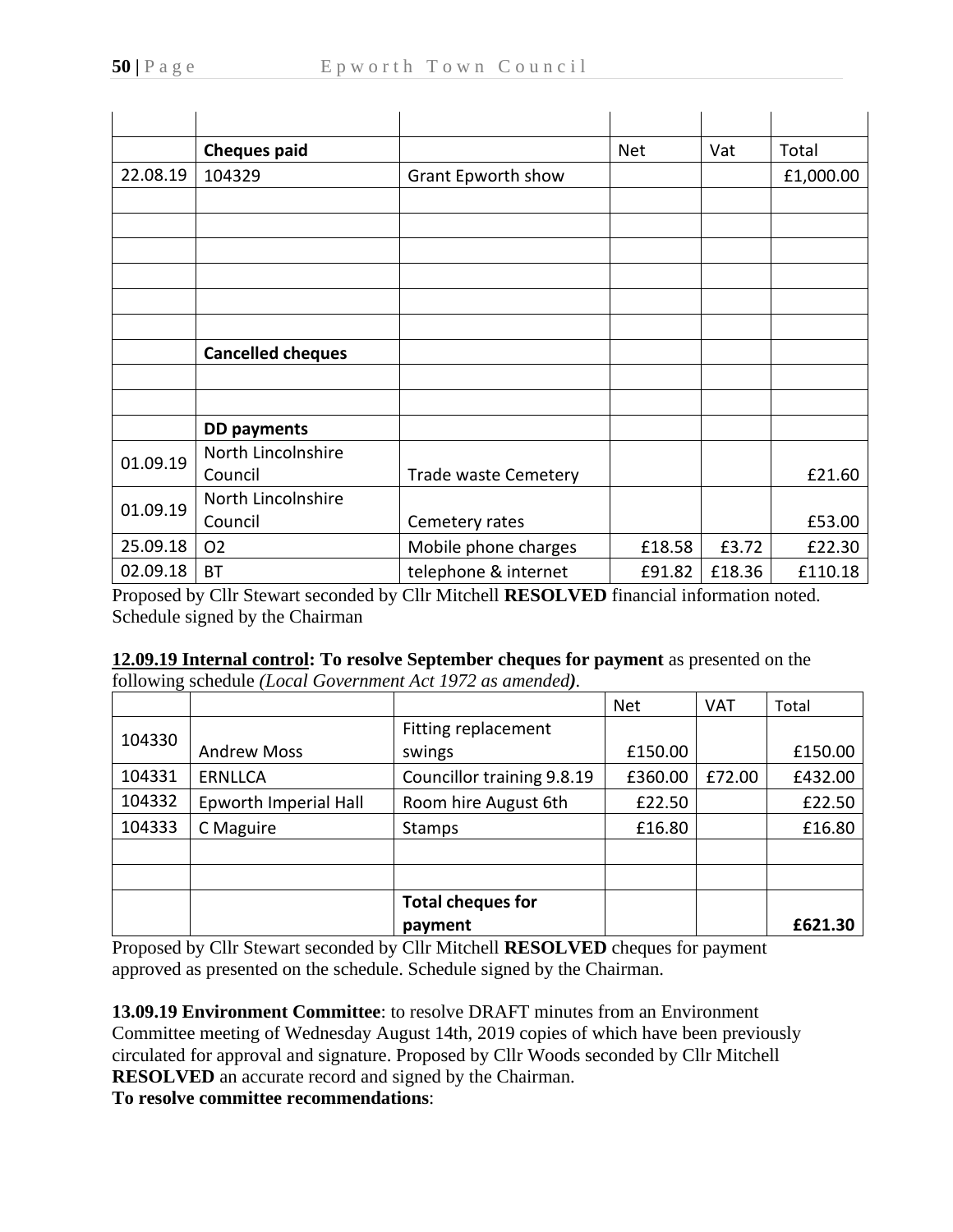- To carry out regular litter picks; proposed by Cllr Mitchell seconded by Cllr Stewart and **RESOLVED** to set a date and invite councillors (clerk to publish date on facebook)
- To organise a community dog care event; proposed by Cllr Mitchell seconded by Cllr Stewart and **RESOLVED** to set a date with councillor support (publication on facebook)
- To register for a VE Day event 2020; proposed by Cllr Mitchell seconded by Cllr Stewart and **RESOLVED** to mandate the Environment Committee to research and cost events and bring back a schedule to full council.

**14.09.19 Turbary Road:** to receive notes and information from a meeting held with North Lincolnshire Council officers. Meeting attended by three councillors and the two clerks, consensus agreement, Epworth Town Council owns the land over which the footpath runs, footpath the responsibility of North Lincolnshire Council as the Highways Authority. Agreement to continue with contributions of £1000.00 (one thousand pounds) each to carry out maintenance plus additional contributions for stone as required. Thanks to Mr P Williams (Director of Operations at North Lincolnshire Council) who agreed the payment; noted that potholes were not an issue on a footpath. Also noted that maintenance was above that normally required for a footpath.

The clerk explained that copies of previous correspondence from North Lincolnshire Council with the addition of an update letter explaining the "status quo" could be sent to all Turbary Road residents inviting them to a meeting which the contractor would attend to explain the history and current position of all concerned with Turbary Road. Letter to include the legal definition of a footpath.

Proposed by Cllr J Whittaker seconded by Cllr Stewart and **RESOLVED**.

**15.09.19 Epworth Cemetery Scale of fees:** to resolve to adopt amended wording in line with the Memorial Safety Policy previously adopted. With the addition of BRAMM as qualified and registered Memorial Masons the amended document was proposed by Cllr Stewart seconded by Cllr Johnson and **RESOLVED** adopted as amended.

**Noted** that there were some issues with residents who had had Memorials placed within three years which had now been found to be "unstable" and that some responsibility should lie with the previous Memorial Masons.

**16.09.19 Planning** (Town & Country Planning Act 1990 as amended**)**

**To resolve PA/2019/1471** Application for determination of the requirement for prior approval for a proposed change of use of an agricultural barn to dwelling Site location; Ninevah Farm, Idle Bank, Epworth

Proposed by Cllr Johnson seconded by Cllr Stewart and **RESOLVED** to comment that an agricultural tie should be applied to the application.

**17.09.19 Town Signage:** to receive design options and resolve which style to adopt for North Lincolnshire Council to install. Proposed by Cllr Mitchell and seconded by Cllr Stewart and **RESOLVED** to mandate the Environment Committee to liaise with the Ward Councillor to recommend a preferred design.

**18.09.19 Community Champion Awards:** to nominate residents for the various categories.